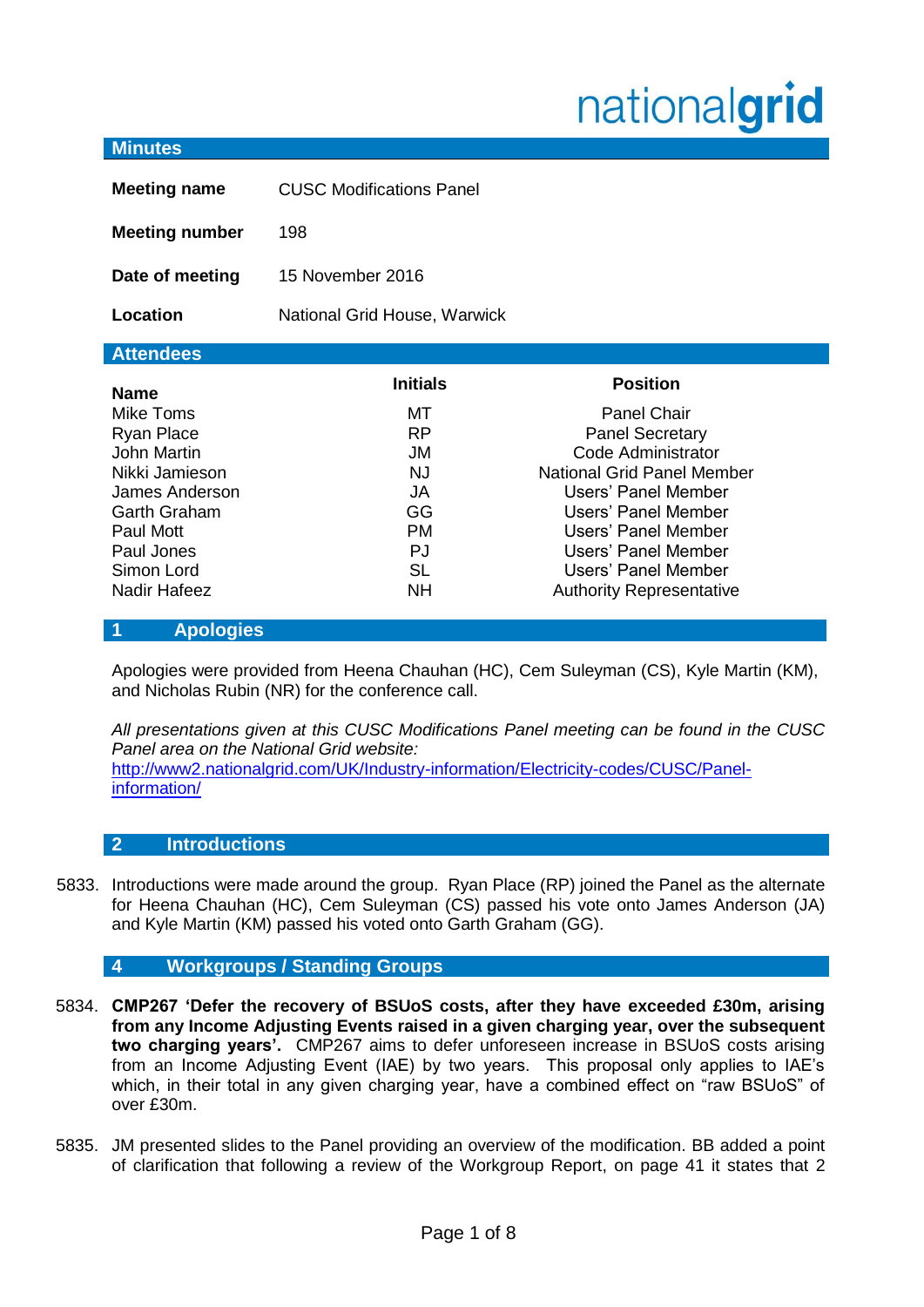Workgroup members supported the Alternative. As a result the presentation slides will need to update to reflect this.

#### **ACTION: Review Mary's response for CMP267 and update the presentation plus report if required.**

- 5836. BB also wished to flag that in the Proposers response to the Code Administrator Consultation it states that National Grid has charged for the extra costs for Black Start to market participants. BB stated that National Grid made a commitment at previous CUSC Panel that it would consult with industry before charging for any extra costs.
- 5837. NJ responded that the industry was consulted with at least twice once the additional black start costs were identified. The first time was at an operations forum where it was discussed with industry about recovering costs in the last portion of the year, and the parties who attended the operations forum were contacted again before the NGET update letter was sent to industry.
- 5838. The CUSC Panel voted on CMP267 against the Applicable CUSC Objectives as follows:

| <u>Vote 1</u> – does the Original Proposal facilitate the Objectives better than the Baseline? |  |  |  |
|------------------------------------------------------------------------------------------------|--|--|--|
|                                                                                                |  |  |  |

| Panel<br><b>Member</b> | <b>Better</b><br><b>facilitates</b>                                                                                                                                                                                                                                                                                                                                                                                                                                                                                                                                                                                                                                                                                                                                                                                                                                                                                                                                                                                                                                                                                                                                                                                                                                                                                                                                                                                        | <b>Better</b><br><b>facilitates</b> | <b>Better</b><br>facilitates | <b>Better</b><br><b>facilitates</b> | <b>Better</b><br>facilitates | <b>Overall (Y/N)</b> |
|------------------------|----------------------------------------------------------------------------------------------------------------------------------------------------------------------------------------------------------------------------------------------------------------------------------------------------------------------------------------------------------------------------------------------------------------------------------------------------------------------------------------------------------------------------------------------------------------------------------------------------------------------------------------------------------------------------------------------------------------------------------------------------------------------------------------------------------------------------------------------------------------------------------------------------------------------------------------------------------------------------------------------------------------------------------------------------------------------------------------------------------------------------------------------------------------------------------------------------------------------------------------------------------------------------------------------------------------------------------------------------------------------------------------------------------------------------|-------------------------------------|------------------------------|-------------------------------------|------------------------------|----------------------|
|                        | ACO(a)                                                                                                                                                                                                                                                                                                                                                                                                                                                                                                                                                                                                                                                                                                                                                                                                                                                                                                                                                                                                                                                                                                                                                                                                                                                                                                                                                                                                                     | ACO(b)?                             | <b>ACO (c)?</b>              | ACO(d)?                             | <b>ACO (e)?</b>              |                      |
|                        |                                                                                                                                                                                                                                                                                                                                                                                                                                                                                                                                                                                                                                                                                                                                                                                                                                                                                                                                                                                                                                                                                                                                                                                                                                                                                                                                                                                                                            |                                     |                              | <b>James Anderson</b>               |                              |                      |
| Original               | Yes                                                                                                                                                                                                                                                                                                                                                                                                                                                                                                                                                                                                                                                                                                                                                                                                                                                                                                                                                                                                                                                                                                                                                                                                                                                                                                                                                                                                                        | <b>Neutral</b>                      | <b>Neutral</b>               | <b>Neutral</b>                      | <b>Neutral</b>               | Yes                  |
| WACM1                  | Yes                                                                                                                                                                                                                                                                                                                                                                                                                                                                                                                                                                                                                                                                                                                                                                                                                                                                                                                                                                                                                                                                                                                                                                                                                                                                                                                                                                                                                        | <b>Neutral</b>                      | <b>Neutral</b>               | <b>Neutral</b>                      | Neutral                      | Yes                  |
|                        | Voting Statement: Both the Original proposal and the Working Group<br>Alternative better meet Applicable Charging Objective (ACO) (a), competition.<br>Both are neutral against ACOs (b), (c) and (d) and overall better meet the<br>ACOs than the current baseline. An Income Adjusting Event (IAE) is by<br>definition an event not reasonably foreseen by the System Operator and<br>therefore not reasonably foreseeable by market participants. An IAE is also of a<br>scale that it will have a material impact upon the BSUoS charges applied to<br>Generators and Suppliers and is unlikely to recoverable by them in the<br>Charging Year in which the IAE costs are incurred. CMP267 limits the impact of<br>such unforeseen charges, removing uncertainty and improving transparency<br>and predictability by allowing a longer period for cost recovery. This is likely to<br>reduce the need for suppliers and generators to apply larger risk premia when<br>forecasting BSUoS costs. Although the Original Proposal could leave the<br>possibility of large BSUoS charges arising due to an IAE late in the Charging<br>Year, the Alternative (WACM1) introduces more complexity and less certainty<br>over of the total potential impact of IAEs in any particular Charging Year.<br>Therefore, the Original proposal better meets the ACOs due to its less complex<br>implementation.<br><b>Bob Brown</b> |                                     |                              |                                     |                              |                      |
| Original               | Yes                                                                                                                                                                                                                                                                                                                                                                                                                                                                                                                                                                                                                                                                                                                                                                                                                                                                                                                                                                                                                                                                                                                                                                                                                                                                                                                                                                                                                        | <b>Neutral</b>                      | <b>Neutral</b>               | <b>Neutral</b>                      | <b>Neutral</b>               | Yes                  |
| WACM1                  | <b>No</b>                                                                                                                                                                                                                                                                                                                                                                                                                                                                                                                                                                                                                                                                                                                                                                                                                                                                                                                                                                                                                                                                                                                                                                                                                                                                                                                                                                                                                  | <b>Neutral</b>                      | <b>Neutral</b>               | <b>Neutral</b>                      | <b>Neutral</b>               | <b>No</b>            |
|                        | Voting Statement: Original better than Baseline as it assists competition by<br>softening unforeseeable price shocks. WACM is not better than Baseline as it<br>adds significant extra complexity.                                                                                                                                                                                                                                                                                                                                                                                                                                                                                                                                                                                                                                                                                                                                                                                                                                                                                                                                                                                                                                                                                                                                                                                                                         |                                     |                              |                                     |                              |                      |
|                        |                                                                                                                                                                                                                                                                                                                                                                                                                                                                                                                                                                                                                                                                                                                                                                                                                                                                                                                                                                                                                                                                                                                                                                                                                                                                                                                                                                                                                            |                                     |                              | <b>Kyle Martin</b>                  |                              |                      |
| Original               | Yes                                                                                                                                                                                                                                                                                                                                                                                                                                                                                                                                                                                                                                                                                                                                                                                                                                                                                                                                                                                                                                                                                                                                                                                                                                                                                                                                                                                                                        | Neutral                             | <b>Neutral</b>               | <b>Neutral</b>                      | <b>Neutral</b>               | Yes                  |
| WACM1                  | Yes                                                                                                                                                                                                                                                                                                                                                                                                                                                                                                                                                                                                                                                                                                                                                                                                                                                                                                                                                                                                                                                                                                                                                                                                                                                                                                                                                                                                                        | <b>Neutral</b>                      | <b>Neutral</b>               | <b>Neutral</b>                      | <b>Neutral</b>               | Yes                  |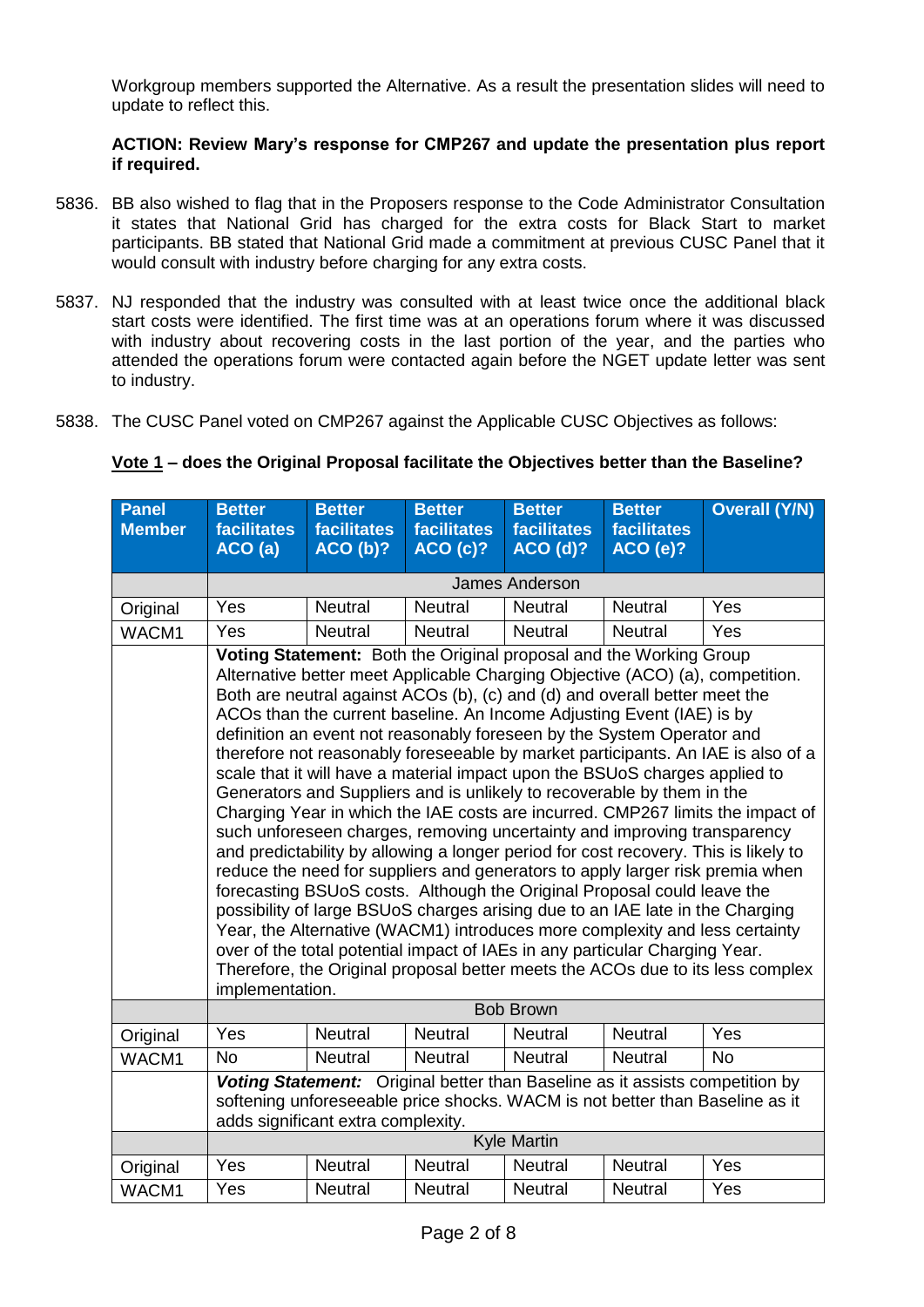|          | Voting Statement: Same as Garth Graham                                                                                                                                                                                                                                                                                                                                                                                                                                                                                                                                                                                                                                                                                                                                                                                                                                                                                                                                                                                                                                                                                                                                                                                                                                                                                                                                                                                                                                          |                     |                                                                       |                |                |           |
|----------|---------------------------------------------------------------------------------------------------------------------------------------------------------------------------------------------------------------------------------------------------------------------------------------------------------------------------------------------------------------------------------------------------------------------------------------------------------------------------------------------------------------------------------------------------------------------------------------------------------------------------------------------------------------------------------------------------------------------------------------------------------------------------------------------------------------------------------------------------------------------------------------------------------------------------------------------------------------------------------------------------------------------------------------------------------------------------------------------------------------------------------------------------------------------------------------------------------------------------------------------------------------------------------------------------------------------------------------------------------------------------------------------------------------------------------------------------------------------------------|---------------------|-----------------------------------------------------------------------|----------------|----------------|-----------|
|          |                                                                                                                                                                                                                                                                                                                                                                                                                                                                                                                                                                                                                                                                                                                                                                                                                                                                                                                                                                                                                                                                                                                                                                                                                                                                                                                                                                                                                                                                                 | <b>Garth Graham</b> |                                                                       |                |                |           |
| Original | Yes                                                                                                                                                                                                                                                                                                                                                                                                                                                                                                                                                                                                                                                                                                                                                                                                                                                                                                                                                                                                                                                                                                                                                                                                                                                                                                                                                                                                                                                                             | Neutral             | Neutral                                                               | <b>Neutral</b> | Neutral        | Yes       |
| WACM1    | Yes                                                                                                                                                                                                                                                                                                                                                                                                                                                                                                                                                                                                                                                                                                                                                                                                                                                                                                                                                                                                                                                                                                                                                                                                                                                                                                                                                                                                                                                                             | <b>Neutral</b>      | <b>Neutral</b>                                                        | <b>Neutral</b> | <b>Neutral</b> | Yes       |
|          | Voting Statement: With respect to Applicable Objective (a) it is clear that the<br>Original and WACM1 will better facilitate competition in the generation and<br>supply of electricity. The primary reason for this is as set out in the various<br>responses to the Code Administrator Consultation, as well as for the reasons<br>provided in the proposal itself and within the Workgroup Report and is perhaps<br>best summarised by the proposer, in the following terms, "An IAE by its nature<br>is an event that is not foreseen by the System Operator. The scale of such<br>IAEs has a material impact on BSUoS leading to unexpected costs to<br>suppliers, generators and consumers." Clearly if unforeseen by the SO it must<br>also be unforeseen (and unforeseeable) by BSUoS payers who do not have<br>accesses to the information, operational experience (with its foresight) that the<br>System operator does. There are detrimental impacts on competition from<br>such material impacts on BSUoS. With respect to Applicable Objectives (b) (c)<br>(d) and (e) it is clear that the Original and WACM1 are both neutral.                                                                                                                                                                                                                                                                                                                                  |                     |                                                                       |                |                |           |
|          |                                                                                                                                                                                                                                                                                                                                                                                                                                                                                                                                                                                                                                                                                                                                                                                                                                                                                                                                                                                                                                                                                                                                                                                                                                                                                                                                                                                                                                                                                 |                     |                                                                       | Nikki Jamieson |                |           |
| Original | No                                                                                                                                                                                                                                                                                                                                                                                                                                                                                                                                                                                                                                                                                                                                                                                                                                                                                                                                                                                                                                                                                                                                                                                                                                                                                                                                                                                                                                                                              | No                  | <b>Neutral</b>                                                        | <b>Neutral</b> | No             | No        |
| WACM1    | <b>No</b>                                                                                                                                                                                                                                                                                                                                                                                                                                                                                                                                                                                                                                                                                                                                                                                                                                                                                                                                                                                                                                                                                                                                                                                                                                                                                                                                                                                                                                                                       | <b>No</b>           | <b>Neutral</b>                                                        | <b>Neutral</b> | <b>No</b>      | <b>No</b> |
|          | Voting Statement: Whilst National Grid understands and acknowledges the<br>defect the CMP267 proposal is trying to address, we note that there are<br>significant practical issues in linking cost recovery to an IAE (which is not about<br>cost recovery but rather impact on the SO incentive scheme). These include:<br>1) the fact that IAEs can be submitted after all costs have been recovered,<br>therefore limiting the scope of the proposal and also;<br>2) interaction with the incentive scheme.<br>We note that the Workgroup have had difficulty in writing and agreeing legal<br>text for both the Original proposal and the alternative, as it was not immediately<br>clear how the proposal should be applied under different circumstances – this<br>has led to several examples needing to be embedded into the legal text itself.<br>These issues mean that it would not be straight forward for industry<br>participants to easily calculate deferred costs and this could add to complexity,<br>therefore having a negative effect against the charging objective of facilitating<br>competition.<br>The impact on objective c would only be neutral if the SO is held whole and<br>receives appropriate financing costs. This has yet to be agreed with Ofgem.<br>Furthermore against objective e, it is not more efficient as it requires additional<br>processes and complexity which will not be an efficient administrative process.<br>Paul Jones |                     |                                                                       |                |                |           |
| Original | Yes                                                                                                                                                                                                                                                                                                                                                                                                                                                                                                                                                                                                                                                                                                                                                                                                                                                                                                                                                                                                                                                                                                                                                                                                                                                                                                                                                                                                                                                                             | No                  | Neutral                                                               | <b>Neutral</b> | Neutral        | Yes       |
| WACM1    | Yes                                                                                                                                                                                                                                                                                                                                                                                                                                                                                                                                                                                                                                                                                                                                                                                                                                                                                                                                                                                                                                                                                                                                                                                                                                                                                                                                                                                                                                                                             | <b>No</b>           | <b>Neutral</b>                                                        | <b>Neutral</b> | Neutral        | Yes       |
|          | Voting Statement: The proposal allows market participants to deal with large<br>shocks in balancing costs more effectively. This should result in more effective<br>competition and lower costs ultimately to customers. It would also reduce cost<br>reflectivity, but there is little evidence that BSUoS can provide a signal that<br>participants can respond to. Therefore, the lower cost reflectivity shouldn't<br>drive less efficient behaviour from participants. The original proposal manages<br>risk more appropriately for participants and therefore is the better of the two.<br>Simon Lord                                                                                                                                                                                                                                                                                                                                                                                                                                                                                                                                                                                                                                                                                                                                                                                                                                                                     |                     |                                                                       |                |                |           |
| Original | <b>No</b>                                                                                                                                                                                                                                                                                                                                                                                                                                                                                                                                                                                                                                                                                                                                                                                                                                                                                                                                                                                                                                                                                                                                                                                                                                                                                                                                                                                                                                                                       | No                  | Neutral                                                               | <b>Neutral</b> | Neutral        | <b>No</b> |
| WACM1    | No                                                                                                                                                                                                                                                                                                                                                                                                                                                                                                                                                                                                                                                                                                                                                                                                                                                                                                                                                                                                                                                                                                                                                                                                                                                                                                                                                                                                                                                                              | No                  | <b>Neutral</b>                                                        | <b>Neutral</b> | <b>Neutral</b> | <b>No</b> |
|          |                                                                                                                                                                                                                                                                                                                                                                                                                                                                                                                                                                                                                                                                                                                                                                                                                                                                                                                                                                                                                                                                                                                                                                                                                                                                                                                                                                                                                                                                                 |                     | Voting Statement: Costs incurred by the SO should be recovered across |                |                |           |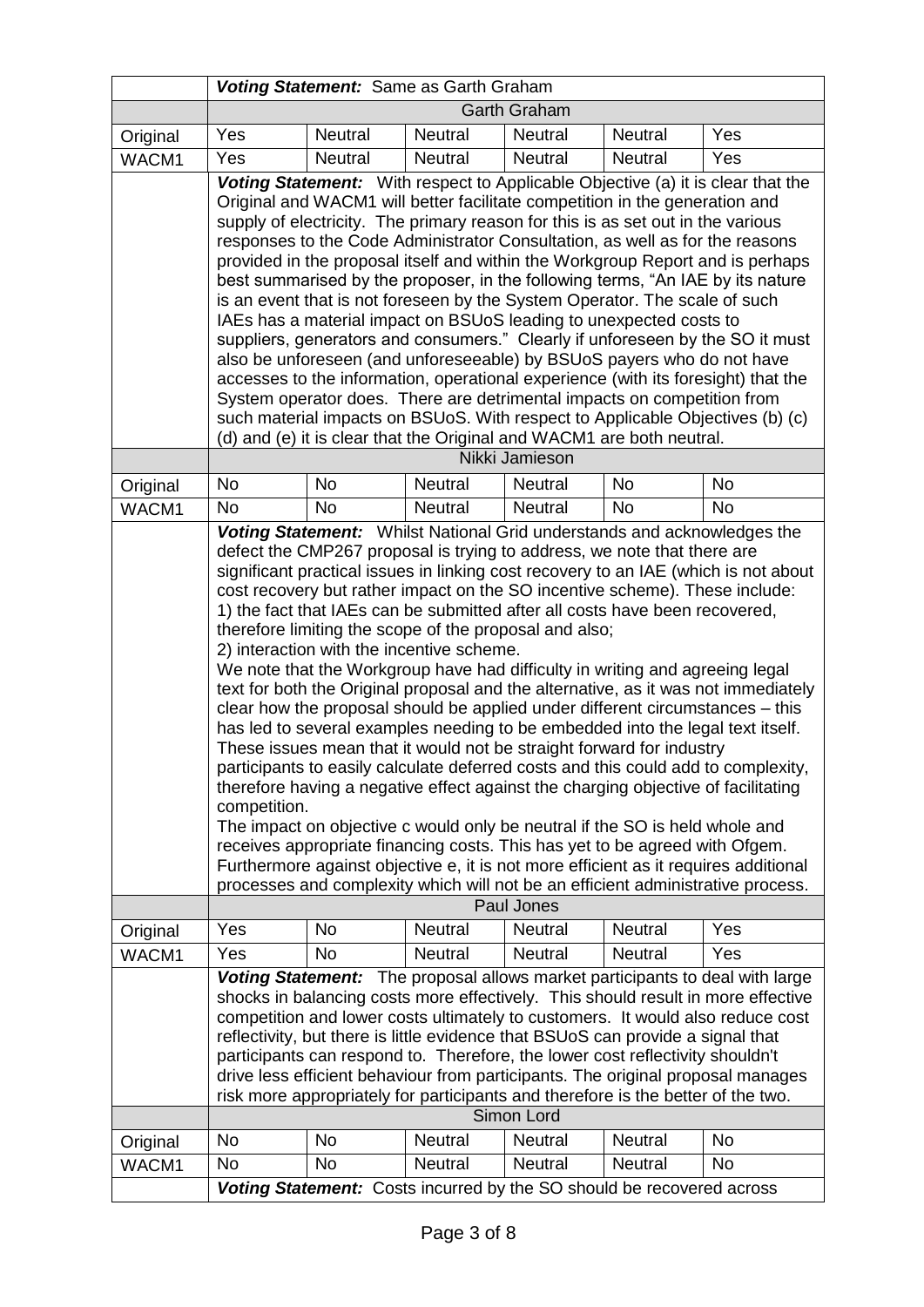|          | users of the system in the same time scales as the costs are incurred. This<br>proposal effectively charges different uses for services to those who benefited<br>from the services and is thus not cost reflective.                                                                                                                                                                                                                                                                                                                                                                                                                                                                                                                                                                                                                                          |                |                |                |                |            |
|----------|---------------------------------------------------------------------------------------------------------------------------------------------------------------------------------------------------------------------------------------------------------------------------------------------------------------------------------------------------------------------------------------------------------------------------------------------------------------------------------------------------------------------------------------------------------------------------------------------------------------------------------------------------------------------------------------------------------------------------------------------------------------------------------------------------------------------------------------------------------------|----------------|----------------|----------------|----------------|------------|
|          |                                                                                                                                                                                                                                                                                                                                                                                                                                                                                                                                                                                                                                                                                                                                                                                                                                                               |                |                | Cem Suleyman   |                |            |
| Original | Yes                                                                                                                                                                                                                                                                                                                                                                                                                                                                                                                                                                                                                                                                                                                                                                                                                                                           | <b>Neutral</b> | <b>Neutral</b> | <b>Neutral</b> | <b>Neutral</b> | Yes        |
| WACM1    | Yes                                                                                                                                                                                                                                                                                                                                                                                                                                                                                                                                                                                                                                                                                                                                                                                                                                                           | <b>Neutral</b> | <b>Neutral</b> | <b>Neutral</b> | <b>Neutral</b> | <b>Yes</b> |
|          | Voting Statement: I agree that CMP267 better facilitates ACO (a) for the<br>same reasons as provided by the Proposer. I believe that the relative simplicity<br>of the Original proposal compared to WACM 1 makes it the better option of the<br>two.                                                                                                                                                                                                                                                                                                                                                                                                                                                                                                                                                                                                         |                |                |                |                |            |
|          | <b>Paul Mott</b>                                                                                                                                                                                                                                                                                                                                                                                                                                                                                                                                                                                                                                                                                                                                                                                                                                              |                |                |                |                |            |
| Original | <b>Yes</b>                                                                                                                                                                                                                                                                                                                                                                                                                                                                                                                                                                                                                                                                                                                                                                                                                                                    | <b>Neutral</b> | <b>Neutral</b> | <b>Neutral</b> | <b>Neutral</b> | <b>Yes</b> |
| WACM1    | <b>Yes</b>                                                                                                                                                                                                                                                                                                                                                                                                                                                                                                                                                                                                                                                                                                                                                                                                                                                    | <b>Neutral</b> | <b>Neutral</b> | <b>Neutral</b> | <b>No</b>      | Yes (just) |
|          | <b>Voting Statement:</b> The original is the best option due to greater complexity of<br>the WACM and due to more costs falling on later years in the WACM -<br>CMP267 Original better facilitates objective (a) i.e. it would facilitate more<br>effective competition in the generation and supply of electricity. The way it<br>does this is by mitigating an unforeseen BSUoS "shock" resulting from the<br>submission of an IAE, i.e. an event not foreseen by the System Operator. The<br>impact on BSUoS is big enough to lead to unexpected costs to suppliers,<br>generators and consumers. Parties cannot hedge these costs, so these<br>unhedgeable, unmanageable risks will damage effective/efficient competition -<br>with parties likely to increase the risk premia in tariffs/products charged to<br>customers in a competitive marketplace. |                |                |                |                |            |

#### **Vote 2 –** *Which option is the best?*

| <b>Panel Member</b>            | <b>BEST Option?</b> |
|--------------------------------|---------------------|
| <b>James Anderson</b>          | Original            |
| <b>Bob Brown</b>               | Original            |
| <b>Kyle Martin</b>             | Original            |
| <b>Garth Graham</b>            | Original            |
| Nikki Jamieson                 | <b>Baseline</b>     |
| <b>Paul Jones</b>              | Original            |
| <b>Simon Lord (Paul Jones)</b> | <b>Baseline</b>     |
| <b>Cem Suleyman</b>            | Original            |
| <b>Paul Mott</b>               | Original            |

- 5839. **CMP268 'Recognition of sharing by Conventional Carbon plant of Not-Shared Year-Round circuits'** CMP268 proposes to change the charging methodology to more appropriately recognise that the different types of "Conventional" generation do cause different transmission network investment costs, which should be reflected in the TNUoS charges that the different types of "Conventional" generation pays ideally ahead of the December Capacity Auction.
- 5840. RP presented slides to the Panel providing an overview of the modification. PJ wished to add a point of clarification on the presentation, Uniper provider further analysis as part of their response and not a letter.

#### **ACTION: amend the CMP268 presentation to reflect PJ comments.**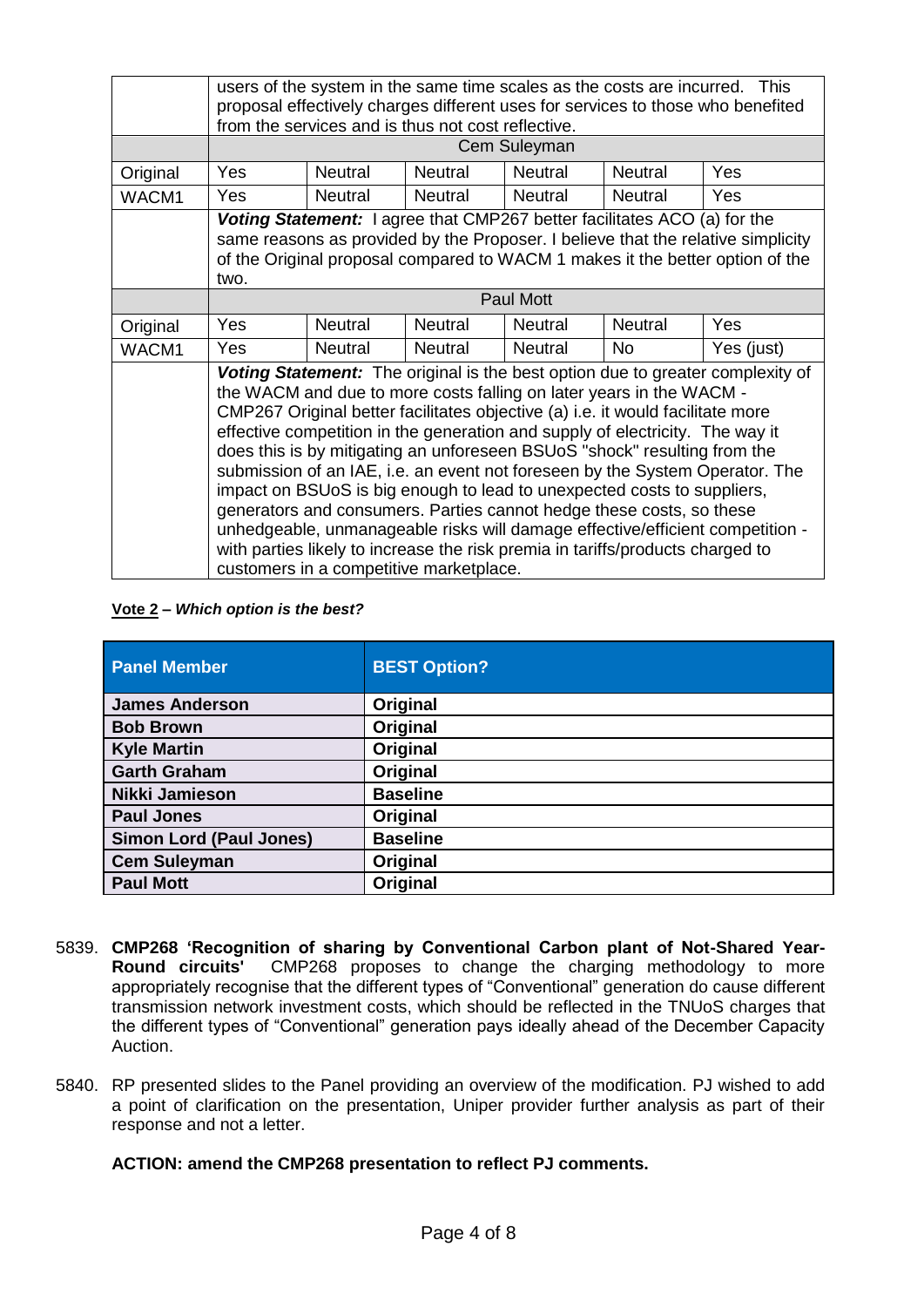5841. The CUSC Panel voted on CMP268 against the Applicable CUSC Objectives as follows:

|  | <u>Vote 1</u> – does the Original Proposal facilitate the Objectives better than the Baseline? |  |  |
|--|------------------------------------------------------------------------------------------------|--|--|
|  |                                                                                                |  |  |

| <b>Panel</b><br><b>Member</b> | <b>Better</b><br>facilitates<br>ACO(a)                                                                                                                                                                                                                                                                                                                                                                                                                                                                                                                                                                                                                                                                                                                                                                                                                                                                                                                                        | <b>Better</b><br><b>facilitates</b><br>ACO(b)? | <b>Better</b><br>facilitates<br>ACO(c)?                                                                                                                                                                                                                                                                                                                                                                                                                                                                                                                                                                                                                                                                                                       | <b>Better</b><br>facilitates<br>ACO(d)? | <b>Better</b><br><b>facilitates</b><br>ACO(e)? | <b>Overall (Y/N)</b>                                                                                                                                                                                                                                                                                                                                                                                                                                                                                                                                                                                                                                                                                                                                                             |
|-------------------------------|-------------------------------------------------------------------------------------------------------------------------------------------------------------------------------------------------------------------------------------------------------------------------------------------------------------------------------------------------------------------------------------------------------------------------------------------------------------------------------------------------------------------------------------------------------------------------------------------------------------------------------------------------------------------------------------------------------------------------------------------------------------------------------------------------------------------------------------------------------------------------------------------------------------------------------------------------------------------------------|------------------------------------------------|-----------------------------------------------------------------------------------------------------------------------------------------------------------------------------------------------------------------------------------------------------------------------------------------------------------------------------------------------------------------------------------------------------------------------------------------------------------------------------------------------------------------------------------------------------------------------------------------------------------------------------------------------------------------------------------------------------------------------------------------------|-----------------------------------------|------------------------------------------------|----------------------------------------------------------------------------------------------------------------------------------------------------------------------------------------------------------------------------------------------------------------------------------------------------------------------------------------------------------------------------------------------------------------------------------------------------------------------------------------------------------------------------------------------------------------------------------------------------------------------------------------------------------------------------------------------------------------------------------------------------------------------------------|
|                               |                                                                                                                                                                                                                                                                                                                                                                                                                                                                                                                                                                                                                                                                                                                                                                                                                                                                                                                                                                               |                                                |                                                                                                                                                                                                                                                                                                                                                                                                                                                                                                                                                                                                                                                                                                                                               | <b>James Anderson</b>                   |                                                |                                                                                                                                                                                                                                                                                                                                                                                                                                                                                                                                                                                                                                                                                                                                                                                  |
| Original                      | <b>No</b>                                                                                                                                                                                                                                                                                                                                                                                                                                                                                                                                                                                                                                                                                                                                                                                                                                                                                                                                                                     | <b>No</b>                                      | Neutral                                                                                                                                                                                                                                                                                                                                                                                                                                                                                                                                                                                                                                                                                                                                       | Neutral                                 | <b>Neutral</b>                                 | No                                                                                                                                                                                                                                                                                                                                                                                                                                                                                                                                                                                                                                                                                                                                                                               |
|                               | Voting Statement: Without a detailed re-examination of how and why the<br>relationship between load factor and constraint cost (identified under CMP213)<br>breaks down under various circumstances, including the prevalence of Low<br>Carbon plant behind a transmission boundary, it is not clear that the proposed<br>solution of applying the ALF to the Non-Shared Year Round tariff under<br>CMP268 would overall be more cost reflective than the current baseline.<br>Therefore the proposal does not better facilitate Applicable Charging Objective<br>(ACO) (b). Cost reflective charges facilitate efficient economic decisions and<br>thereby effective competition. As it is not clear that CMP268 will overall deliver<br>more cost reflective charges than the baseline it will therefore not better<br>facilitate ACO (a).<br>The proposal is neutral against ACOs (c), (d) and (e) and overall will not better<br>meet the ACOs than the current baseline. |                                                |                                                                                                                                                                                                                                                                                                                                                                                                                                                                                                                                                                                                                                                                                                                                               |                                         |                                                |                                                                                                                                                                                                                                                                                                                                                                                                                                                                                                                                                                                                                                                                                                                                                                                  |
|                               |                                                                                                                                                                                                                                                                                                                                                                                                                                                                                                                                                                                                                                                                                                                                                                                                                                                                                                                                                                               |                                                |                                                                                                                                                                                                                                                                                                                                                                                                                                                                                                                                                                                                                                                                                                                                               | <b>Bob Brown</b>                        |                                                |                                                                                                                                                                                                                                                                                                                                                                                                                                                                                                                                                                                                                                                                                                                                                                                  |
| Original                      | <b>No</b>                                                                                                                                                                                                                                                                                                                                                                                                                                                                                                                                                                                                                                                                                                                                                                                                                                                                                                                                                                     | <b>No</b>                                      | <b>Neutral</b>                                                                                                                                                                                                                                                                                                                                                                                                                                                                                                                                                                                                                                                                                                                                | <b>Neutral</b>                          | <b>Neutral</b>                                 | <b>No</b>                                                                                                                                                                                                                                                                                                                                                                                                                                                                                                                                                                                                                                                                                                                                                                        |
|                               | Voting Statement: Insufficient time to allow an evidence based decision to be<br>taken based on independent analysis.<br><b>Kyle Martin</b>                                                                                                                                                                                                                                                                                                                                                                                                                                                                                                                                                                                                                                                                                                                                                                                                                                   |                                                |                                                                                                                                                                                                                                                                                                                                                                                                                                                                                                                                                                                                                                                                                                                                               |                                         |                                                |                                                                                                                                                                                                                                                                                                                                                                                                                                                                                                                                                                                                                                                                                                                                                                                  |
| Original                      | <b>No</b>                                                                                                                                                                                                                                                                                                                                                                                                                                                                                                                                                                                                                                                                                                                                                                                                                                                                                                                                                                     | <b>No</b>                                      | <b>Neutral</b>                                                                                                                                                                                                                                                                                                                                                                                                                                                                                                                                                                                                                                                                                                                                | <b>Neutral</b>                          | <b>No</b>                                      | <b>No</b>                                                                                                                                                                                                                                                                                                                                                                                                                                                                                                                                                                                                                                                                                                                                                                        |
|                               | Voting Statement: The proposed solution does not clearly show that<br>competition or cost reflectivity would be improved as a result of CMP268 being<br>implemented. Therefore the original does not better facilitate CUSC objectives<br>a or b. The original is neutral against c and d. Although the additional<br>complexity is small, this this would not facilitate objective e.                                                                                                                                                                                                                                                                                                                                                                                                                                                                                                                                                                                        |                                                |                                                                                                                                                                                                                                                                                                                                                                                                                                                                                                                                                                                                                                                                                                                                               |                                         |                                                |                                                                                                                                                                                                                                                                                                                                                                                                                                                                                                                                                                                                                                                                                                                                                                                  |
|                               |                                                                                                                                                                                                                                                                                                                                                                                                                                                                                                                                                                                                                                                                                                                                                                                                                                                                                                                                                                               |                                                |                                                                                                                                                                                                                                                                                                                                                                                                                                                                                                                                                                                                                                                                                                                                               | <b>Garth Graham</b>                     |                                                |                                                                                                                                                                                                                                                                                                                                                                                                                                                                                                                                                                                                                                                                                                                                                                                  |
| Original                      | Yes                                                                                                                                                                                                                                                                                                                                                                                                                                                                                                                                                                                                                                                                                                                                                                                                                                                                                                                                                                           | Yes                                            | <b>Neutral</b>                                                                                                                                                                                                                                                                                                                                                                                                                                                                                                                                                                                                                                                                                                                                | <b>Neutral</b>                          | <b>Neutral</b>                                 | Yes                                                                                                                                                                                                                                                                                                                                                                                                                                                                                                                                                                                                                                                                                                                                                                              |
|                               |                                                                                                                                                                                                                                                                                                                                                                                                                                                                                                                                                                                                                                                                                                                                                                                                                                                                                                                                                                               | proposal is neutral in my view.                | proposal will better facilitate competition in the generation and supply of<br>electricity. The primary reason for this is because it will ensure that the cost<br>reflectivity of transmission charges is improved, by correcting the defect<br>Users operate equally in the competitive market, rather than, for example,<br>particular, as the proposer has identified, this will better reflect sharing<br>Carbon generators; better enable a negative Peak Security tariff to provide a<br>more effective economic price signal; better reflect cost with regard to<br>of other generator types are not affected. These attributes, both individually<br>cost reflectivity. With respect to Applicable Objectives (c), (d) and (e), this |                                         |                                                | Voting Statement: With respect to Applicable Objective (a) it is clear that this<br>identified in the proposal. By charging cost reflectively this will ensure that all<br>some Users facing charges which, by them not being cost reflective, are either<br>more expensive on the one hand or (for other Users) cheaper than they should<br>be. With respect to Applicable Objective (b) it is clear that this proposal has, at<br>its core, the improvement of the cost reflectivity of GB transmission charges. In<br>characteristics; better reflect operating characteristics of different Conventional<br>generators in negative Year-Round Not-Shared zones; and the locational tariffs<br>and collectively, are beneficial improvements to the CUSC baseline in terms of |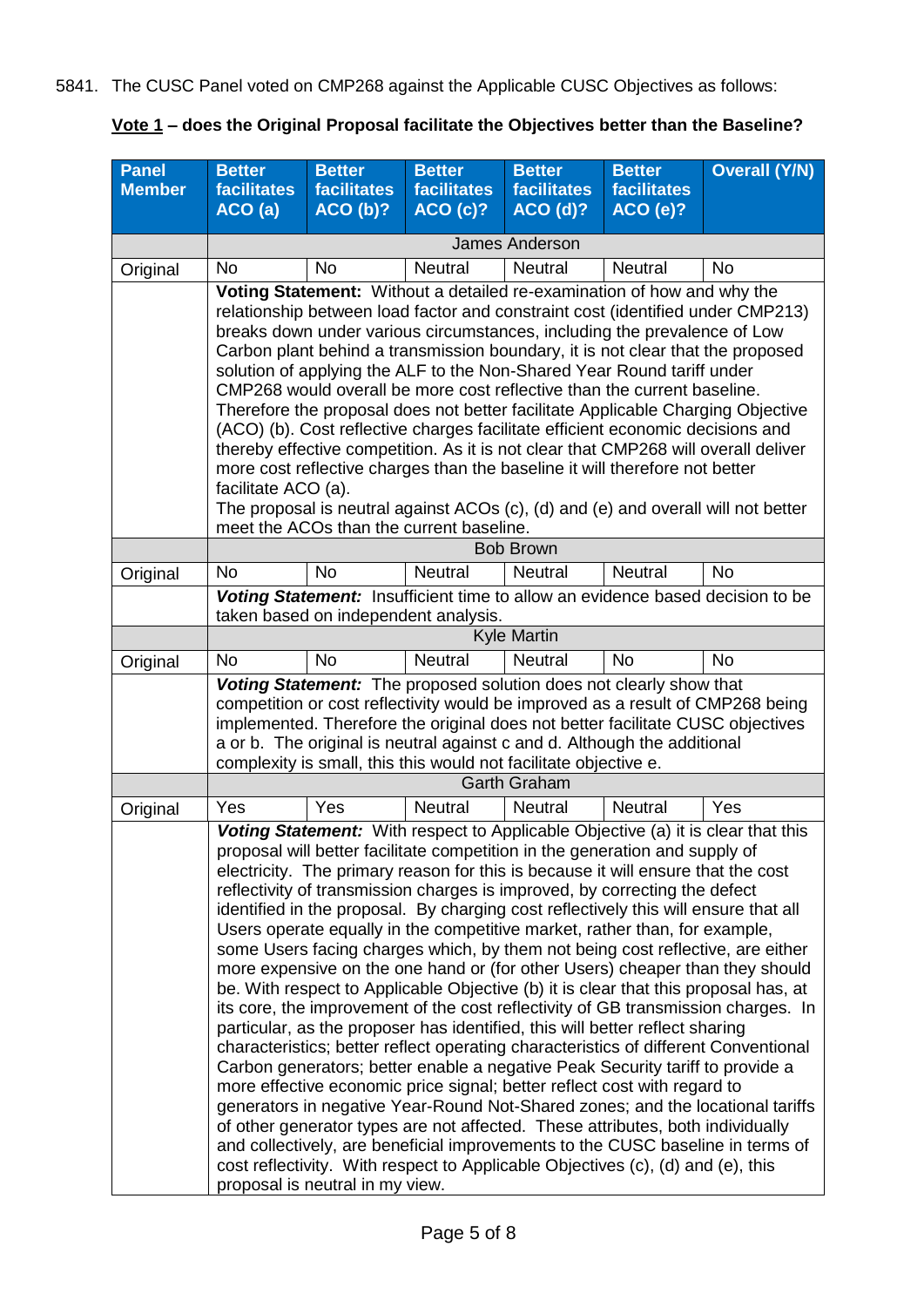|          |                                                                                                                                                                                                                                                                                                                                                                                                                                                                                                                                                                                                                                                                                                                                                                                                                                                                                                                                                                                                                                                                                                                                                                                                                                                                                                                                                                                                                                                                                                                                                                                                                                                                                                                                                                                                                                                                                                                                                                                                                                                                                                                                                                                                                                                                                                                                                                                                                                                                                                 |           |                                                                                                                                                                                                                                                                                                       | Nikki Jamieson |                |                                                                              |
|----------|-------------------------------------------------------------------------------------------------------------------------------------------------------------------------------------------------------------------------------------------------------------------------------------------------------------------------------------------------------------------------------------------------------------------------------------------------------------------------------------------------------------------------------------------------------------------------------------------------------------------------------------------------------------------------------------------------------------------------------------------------------------------------------------------------------------------------------------------------------------------------------------------------------------------------------------------------------------------------------------------------------------------------------------------------------------------------------------------------------------------------------------------------------------------------------------------------------------------------------------------------------------------------------------------------------------------------------------------------------------------------------------------------------------------------------------------------------------------------------------------------------------------------------------------------------------------------------------------------------------------------------------------------------------------------------------------------------------------------------------------------------------------------------------------------------------------------------------------------------------------------------------------------------------------------------------------------------------------------------------------------------------------------------------------------------------------------------------------------------------------------------------------------------------------------------------------------------------------------------------------------------------------------------------------------------------------------------------------------------------------------------------------------------------------------------------------------------------------------------------------------|-----------|-------------------------------------------------------------------------------------------------------------------------------------------------------------------------------------------------------------------------------------------------------------------------------------------------------|----------------|----------------|------------------------------------------------------------------------------|
| Original | <b>No</b>                                                                                                                                                                                                                                                                                                                                                                                                                                                                                                                                                                                                                                                                                                                                                                                                                                                                                                                                                                                                                                                                                                                                                                                                                                                                                                                                                                                                                                                                                                                                                                                                                                                                                                                                                                                                                                                                                                                                                                                                                                                                                                                                                                                                                                                                                                                                                                                                                                                                                       | <b>No</b> | <b>Neutral</b>                                                                                                                                                                                                                                                                                        | <b>Neutral</b> | <b>No</b>      | <b>No</b>                                                                    |
|          | <b>Voting Statement:</b> Effective competition derives from users making efficient<br>economic decisions on their costs. It is not clear from the limited evidence<br>provided and timescales to assess the modification that this improves the cost<br>reflectivity for all users therefore improves on the current baseline. In relation to<br>cost reflectivity, if Conventional Carbon does not contribute to reinforcements<br>in areas with a lack of diversity of Generation, as implied by the defect in the<br>modification, then Load Factor should not be applied to the Year Round Not<br>Shared element of the tariff for Conventional Carbon. By applying Load Factor<br>it indicates that this type of Generation does contribute to reinforcements. In<br>zones with limited diversity the reinforcements would therefore be based on<br>total capacity as it is under the current methodology. Therefore using Load<br>Factor does not seem appropriate. Finally it is not clear that this modification<br>does not create any unintended consequences which will require further<br>modifications.                                                                                                                                                                                                                                                                                                                                                                                                                                                                                                                                                                                                                                                                                                                                                                                                                                                                                                                                                                                                                                                                                                                                                                                                                                                                                                                                                                            |           |                                                                                                                                                                                                                                                                                                       |                |                |                                                                              |
|          |                                                                                                                                                                                                                                                                                                                                                                                                                                                                                                                                                                                                                                                                                                                                                                                                                                                                                                                                                                                                                                                                                                                                                                                                                                                                                                                                                                                                                                                                                                                                                                                                                                                                                                                                                                                                                                                                                                                                                                                                                                                                                                                                                                                                                                                                                                                                                                                                                                                                                                 |           |                                                                                                                                                                                                                                                                                                       | Paul Jones     |                |                                                                              |
| Original | <b>No</b>                                                                                                                                                                                                                                                                                                                                                                                                                                                                                                                                                                                                                                                                                                                                                                                                                                                                                                                                                                                                                                                                                                                                                                                                                                                                                                                                                                                                                                                                                                                                                                                                                                                                                                                                                                                                                                                                                                                                                                                                                                                                                                                                                                                                                                                                                                                                                                                                                                                                                       | <b>No</b> | <b>Neutral</b>                                                                                                                                                                                                                                                                                        | <b>Neutral</b> | <b>Neutral</b> | No                                                                           |
|          | Voting Statement: The assessment of CMP213 involved a lot of work to<br>illustrate the link between a plant's load factor and constraint costs on the<br>system (and therefore by implication investment costs). This relationship was<br>shown to break down in areas of low diversity. The CMP213 workgroup did not<br>conclude that this only held for low carbon plant, as the solution developed was<br>to reduce the ALF related asset costs for all plant. Otherwise it would have<br>looked like CMP268. The evidence from the CMP213 report backs this up.<br>The incentives from the current methodology reflect this. When diversity<br>increases, the cost per kW of plant in that area is affected to reflect the<br>increased effective sharing which can take place. Diversity does not provide a<br>signal to close and reduce diversity as has been suggested. It may have that<br>result in one or two circumstances, but this would be driven by the plant's<br>position on the system and perhaps its ALF, as well as other factors such as a<br>plant's efficiency and reliability. The diversity part of the signal is acting as<br>intended. The proposer believes that high carbon plant will always result in low<br>constraint costs and therefore the baseline is not correct. This is not proven<br>and indeed in the past we have had very high constraint costs on congested<br>borders driven by the actions of both low and high carbon plant. It also isn't<br>what CMP213 concluded. There has been conflicting analysis about whether<br>the baseline or CMP268 would produce results closer to those which would<br>result from using SQSS scaling factors. That carried out using actual ALFs<br>rather than hypothetical ones shows that the baseline is closer. It also shows<br>that CMP268 would produce large drops in charge for a handful of stations<br>which are far below the SQSS derived charges. This would indeed only result<br>in a small increase in the charges for everyone else, but in relative<br>competitiveness terms it is very significant, especially when there is an<br>upcoming capacity market auction. There is no evidence that this change<br>would be more cost reflective than the baseline, and indeed CMP268 appears<br>to be worse than the baseline against objective b). Given the relative<br>competitiveness effects as a result, this would distort competition and therefore<br>act against objective a) too. |           |                                                                                                                                                                                                                                                                                                       |                |                |                                                                              |
| Original | <b>No</b>                                                                                                                                                                                                                                                                                                                                                                                                                                                                                                                                                                                                                                                                                                                                                                                                                                                                                                                                                                                                                                                                                                                                                                                                                                                                                                                                                                                                                                                                                                                                                                                                                                                                                                                                                                                                                                                                                                                                                                                                                                                                                                                                                                                                                                                                                                                                                                                                                                                                                       | <b>No</b> | No.                                                                                                                                                                                                                                                                                                   | <b>Neutral</b> | <b>Neutral</b> | No.                                                                          |
|          |                                                                                                                                                                                                                                                                                                                                                                                                                                                                                                                                                                                                                                                                                                                                                                                                                                                                                                                                                                                                                                                                                                                                                                                                                                                                                                                                                                                                                                                                                                                                                                                                                                                                                                                                                                                                                                                                                                                                                                                                                                                                                                                                                                                                                                                                                                                                                                                                                                                                                                 |           | Voting Statement: The non- shared element of the transmission tariff<br>represents the minimum size of the boundary that must be built to<br>accommodate the maximum level of sharing. The full cost of this minimum<br>principle behind the sharing element of the TNUoS tariff developed as part of |                |                | boundary size should be targeted onto users behind the boundary. This is the |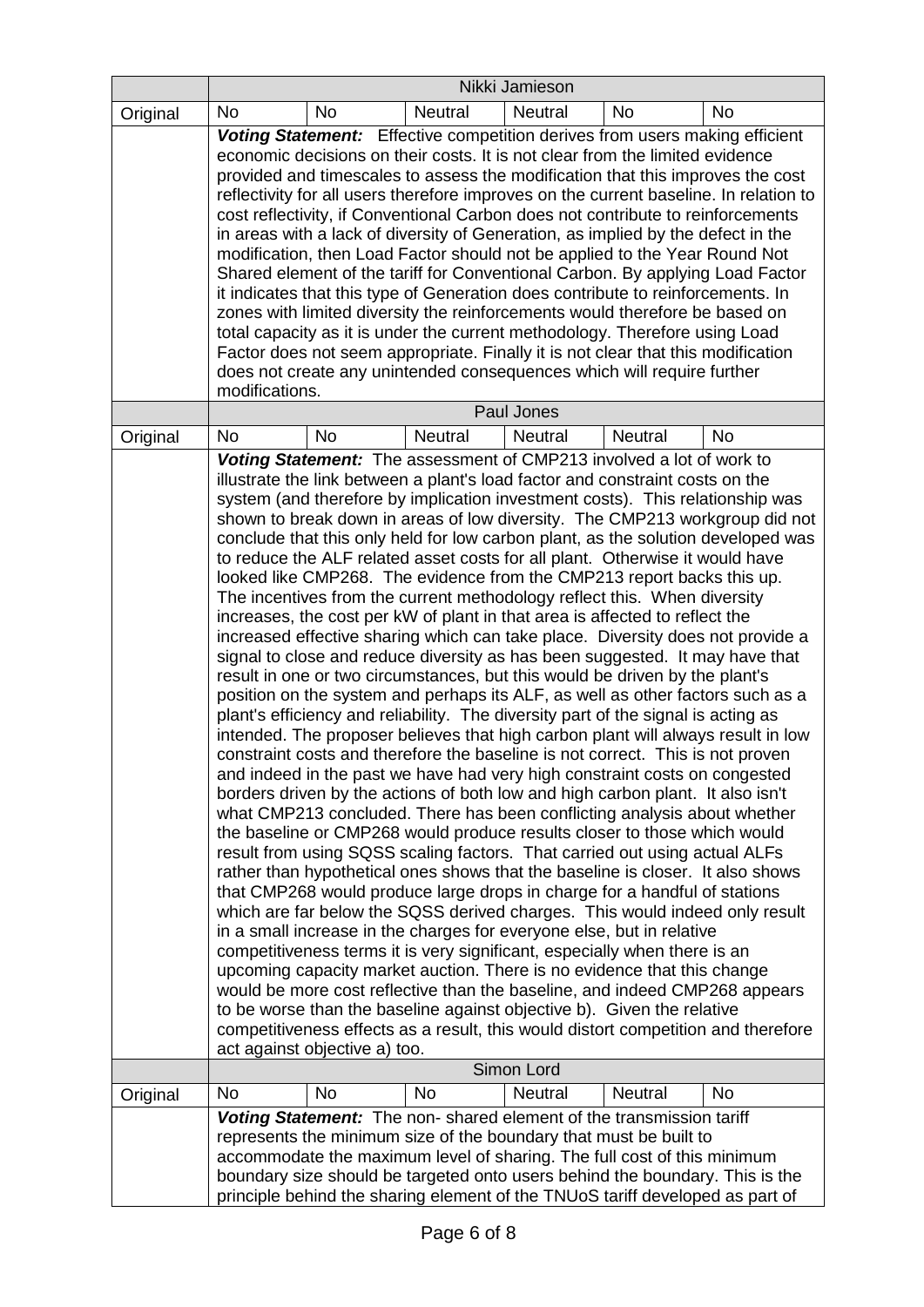|          | Transmit. Whilst there could be incremental changes the methodology used to<br>allocate sharing this modification does not proposed changes to this area<br>which would be need to be part of a wider reform package. This modification<br>prosed to "reduce" the cost reflective signal by applying a load factor element<br>to the non-shared element. Whilst it can be agreed that the non-shared<br>element changes as different volumes of generation commits behind a<br>boundary to apply a load factor element pre-judges this position and is not cost<br>reflective. Both the theory and practical implementation of this modification<br>are flawed and is evidenced in the working group report.<br>Cem Suleyman                                                                                                                                                                                                                                                                                                                                                                                                                                                                                                                                                                                                                                                                                                                                                                                                                                  |           |                                                                                                                                                                                                                                                                                                                                                                                                                                                                                                                                                                                                                                                                                                                               |                  |                |                                                                                                                                                                                                                                                           |
|----------|---------------------------------------------------------------------------------------------------------------------------------------------------------------------------------------------------------------------------------------------------------------------------------------------------------------------------------------------------------------------------------------------------------------------------------------------------------------------------------------------------------------------------------------------------------------------------------------------------------------------------------------------------------------------------------------------------------------------------------------------------------------------------------------------------------------------------------------------------------------------------------------------------------------------------------------------------------------------------------------------------------------------------------------------------------------------------------------------------------------------------------------------------------------------------------------------------------------------------------------------------------------------------------------------------------------------------------------------------------------------------------------------------------------------------------------------------------------------------------------------------------------------------------------------------------------|-----------|-------------------------------------------------------------------------------------------------------------------------------------------------------------------------------------------------------------------------------------------------------------------------------------------------------------------------------------------------------------------------------------------------------------------------------------------------------------------------------------------------------------------------------------------------------------------------------------------------------------------------------------------------------------------------------------------------------------------------------|------------------|----------------|-----------------------------------------------------------------------------------------------------------------------------------------------------------------------------------------------------------------------------------------------------------|
| Original | <b>No</b>                                                                                                                                                                                                                                                                                                                                                                                                                                                                                                                                                                                                                                                                                                                                                                                                                                                                                                                                                                                                                                                                                                                                                                                                                                                                                                                                                                                                                                                                                                                                                     | <b>No</b> | <b>Neutral</b>                                                                                                                                                                                                                                                                                                                                                                                                                                                                                                                                                                                                                                                                                                                | <b>Neutral</b>   | <b>Neutral</b> | <b>No</b>                                                                                                                                                                                                                                                 |
|          | Voting Statement: Based on the evidence presented in the Modification<br>Report, there may be incremental improvements that could be made to better<br>incorporate the concept of 'Sharing' into the TNUoS charging method.<br>However, the evidence presented that CMP268 does better reflect the 'Sharing'<br>concept in the TNUoS charging method is not compelling. In particular:<br>1) For the analysis based on SQSS scaling factors, It has not been explained<br>why SQSS scaling factors are a benchmark for 'success'. As such this analysis<br>does not appear to be relevant for the consideration of the merits of CMP268.<br>2) The use of FPN data to illustrate the correlation between generation<br>dispatch and constraints is misleading particularly where plant is run for system<br>security reasons e.g. voltage control.<br>3) the price of bids are determined by the level of competition in the BM not by<br>the cost of service provision. As such, at times where there is a lack of<br>conventional generation the price of bids are likely to rise reflecting the<br>increased value of the service.<br>For these reasons I am not convinced that CMP268 is more cost reflective than<br>the Baseline. Therefore I do not believe that CMP268 better facilitates ACO (b).<br>Effective cost reflective signals will better facilitate effective competition. As<br>CMP268 does not better facilitate ACO (b) it therefore does not better faciliate<br>ACO (a). For these reasons I believe the Baseline is the best option. |           |                                                                                                                                                                                                                                                                                                                                                                                                                                                                                                                                                                                                                                                                                                                               |                  |                |                                                                                                                                                                                                                                                           |
|          |                                                                                                                                                                                                                                                                                                                                                                                                                                                                                                                                                                                                                                                                                                                                                                                                                                                                                                                                                                                                                                                                                                                                                                                                                                                                                                                                                                                                                                                                                                                                                               |           |                                                                                                                                                                                                                                                                                                                                                                                                                                                                                                                                                                                                                                                                                                                               | <b>Paul Mott</b> |                |                                                                                                                                                                                                                                                           |
| Original | <b>No</b>                                                                                                                                                                                                                                                                                                                                                                                                                                                                                                                                                                                                                                                                                                                                                                                                                                                                                                                                                                                                                                                                                                                                                                                                                                                                                                                                                                                                                                                                                                                                                     | <b>No</b> | <b>No</b>                                                                                                                                                                                                                                                                                                                                                                                                                                                                                                                                                                                                                                                                                                                     | <b>Neutral</b>   | <b>Neutral</b> | <b>No</b>                                                                                                                                                                                                                                                 |
|          |                                                                                                                                                                                                                                                                                                                                                                                                                                                                                                                                                                                                                                                                                                                                                                                                                                                                                                                                                                                                                                                                                                                                                                                                                                                                                                                                                                                                                                                                                                                                                               |           | Voting Statement: There was too little time available for an evidence-based<br>decision to be made on re-opening CMP213 and its diversity method 1<br>(inherent within CMP213 WACM2) - a contrast for this mod, with the depth of<br>expertise and duration of study that was brought to bear on the review of<br>transmission charging during Project TransmiT. The cost-reflectivity of the<br>proposal is in doubt: at times when (asynchronously-connected, and thus<br>low carbon generation, there is likely to be a need to ensure that what little<br>carbon-based generation is left, is running, due to growing concerns over the<br>distributive in a manner that is unwarranted, and thus harmful to competition. |                  |                | lacking in inertia) wind output is high in export-constrained areas with abundant<br>national issue of inertia and frequency management, as well as relevant local<br>system (voltage/stability) issues. CMP268 not being cost-reflective, it will be re- |

# **Vote 2 –** *Which option is the best?*

| <b>Panel Member</b>   | <b>BEST Option?</b> |
|-----------------------|---------------------|
| <b>James Anderson</b> | <b>Baseline</b>     |
| <b>Bob Brown</b>      | <b>Baseline</b>     |
| <b>Kyle Martin</b>    | <b>Baseline</b>     |
| <b>Garth Graham</b>   | Original            |
| Nikki Jamieson        | <b>Baseline</b>     |